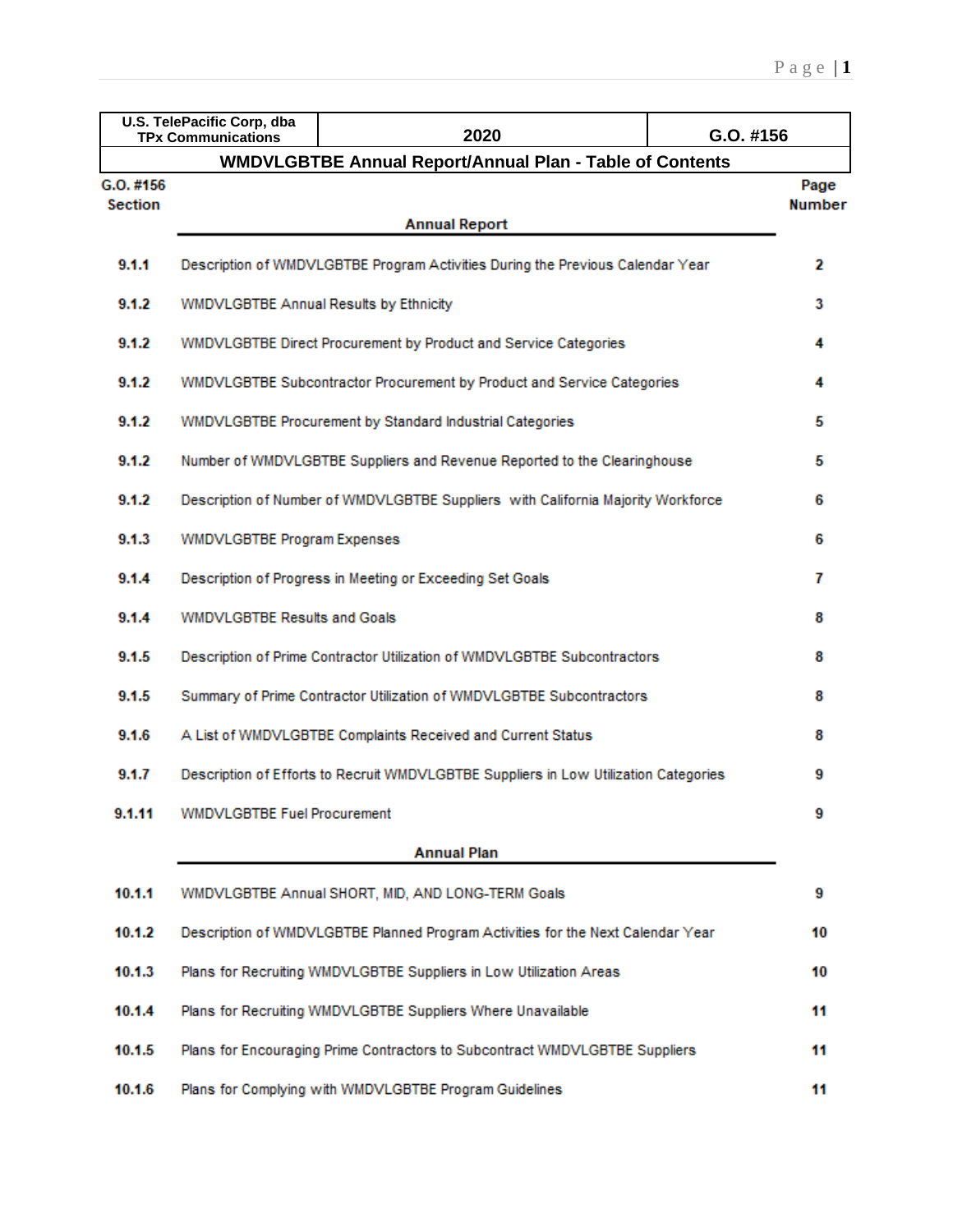| U.S. TelePacific Corp, dba |      |                      |
|----------------------------|------|----------------------|
| <b>TPx Communications</b>  | 2020 | G.O. #156 Sec. 9.1.1 |
|                            |      |                      |

## **Description of WMDVLGBTBE Program Activities During the Previous Calendar Year**

Pursuant to General Order 156, U.S. TelePacific Corp., Mpower Communications Corp., Arrival Communications, Inc. and DSCI LLC, all d/b/a TPx Communications ("TPx"), continues to enhance its WMDVLGBTBE Program by taking steps to improve its diverse sourcing program and spend.

- TPx provides information on its internet site related to the Supplier Diversity program [\(https://www.tpx.com/legal/supplier-diversity/\)](https://www.tpx.com/legal/supplier-diversity/) including a link to the Supplier Clearinghouse and a "fillable" Supplier Diversity form for potential vendors to submit online. Submissions are automatically directed to TPx's Purchasing department.
- TPx updated its purchasing process to require that each party requesting a purchase order search the CPUC supplier database, using simple product terms and geographic location, to determine whether a diverse supplier could be asked for a quote.
	- o If such a supplier can be found and a quote obtained, it must be attached regardless of whether the diverse supplier is selected. Requisitions that do not give diverse suppliers the opportunity to bid are subject to rejection.
	- o Personnel within TPx's Finance department who report purchasing information also searches the CPUC supplier database to verify whether an appropriate diverse vendor may exist.
- A Supplier Diversity letter/form is sent to all new suppliers when a W9 is obtained and again annually, via email to all current suppliers detailing the Supplier Diversity program, including how to get certified, and requesting information regarding any diverse suppliers and/or diverse subcontractors.
- TPx continues to train those tasked with seeking vendors to actively and routinely seek out qualified minority-owned, women-owned, disabled veteran-owned and LGBTQ-owned vendors that can provide products and services to TPx.
- TPx receives updates on events from the U.S. Veteran's Business Alliance (Sacramento) and the Los Angeles Gay and Lesbian Chamber of Commerce and shares information with decision makers on networking opportunities.
- TPx regularly reaches out to its top suppliers to inquire about and encourage certification.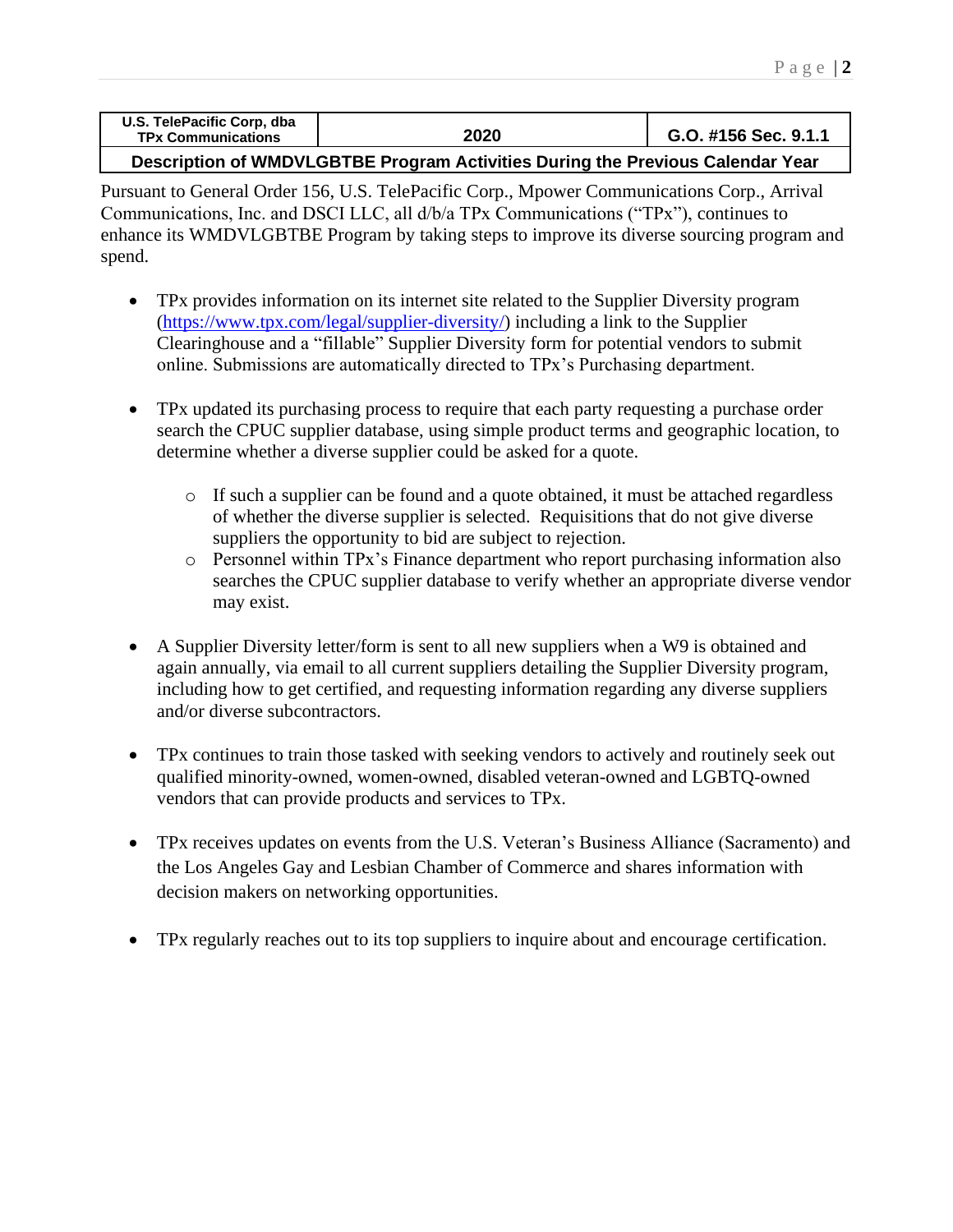|                                  |                                                       | U.S. TelePacific Corp, dba<br><b>TPx Communications</b>                    |                                               |    | 2020        |      | G.O. #156 Sec. 9.1.2 |       |  |  |  |  |
|----------------------------------|-------------------------------------------------------|----------------------------------------------------------------------------|-----------------------------------------------|----|-------------|------|----------------------|-------|--|--|--|--|
|                                  |                                                       |                                                                            | <b>WMDVLGBTBE Annual Results by Ethnicity</b> |    |             |      |                      |       |  |  |  |  |
|                                  |                                                       |                                                                            |                                               |    |             | 2020 |                      |       |  |  |  |  |
| <b>Direct</b><br>Total \$<br>Sub |                                                       |                                                                            |                                               |    |             |      |                      |       |  |  |  |  |
| 1                                |                                                       | Asian Pacific American                                                     |                                               | S  | 210,582     | \$0  | \$210,582            | 0.27% |  |  |  |  |
|                                  |                                                       | African American                                                           |                                               |    | \$0         | \$0  | \$0                  | 0.00% |  |  |  |  |
| $\frac{2}{3}$                    | <b>Minority</b>                                       | Hispanic American                                                          |                                               | \$ | 545,386     | \$0  | \$545,386            | 0.70% |  |  |  |  |
| 4                                | Male                                                  | Native American                                                            |                                               |    | \$0         | \$0  | \$0                  | 0.00% |  |  |  |  |
| 5                                |                                                       | <b>Total Minority Male</b>                                                 |                                               |    | \$755,967   | \$0  | \$755,967            | 0.96% |  |  |  |  |
| 6                                |                                                       | Asian Pacific American                                                     |                                               |    | \$0         | \$0  | \$0                  | 0.00% |  |  |  |  |
| 7                                |                                                       | African American                                                           |                                               |    | \$0         | \$0  | \$0                  | 0.00% |  |  |  |  |
| $\overline{\mathbf{8}}$          | <b>Minority</b>                                       | Hispanic American                                                          |                                               |    | \$0         | \$0  | \$0                  | 0.00% |  |  |  |  |
| 9                                | Female                                                | Native American                                                            |                                               |    | \$0         | \$0  | \$0                  | 0.00% |  |  |  |  |
| 10                               |                                                       | <b>Total Minority Female</b>                                               |                                               |    | \$0         | \$0  | \$0                  | 0.00% |  |  |  |  |
| 11                               |                                                       | Total Minority Business Enterprise (MBE)                                   |                                               |    | \$755,967   | \$0  | \$755,967            | 0.96% |  |  |  |  |
|                                  |                                                       |                                                                            |                                               |    |             |      |                      |       |  |  |  |  |
| 12                               |                                                       | Women Business Enterprise (WBE)                                            |                                               |    | \$636,440   | \$0  | \$636,440<br>0.81%   |       |  |  |  |  |
| 13                               |                                                       | Lesbian, Gay, Bisexual, Transgender<br><b>Business Enterprise (LGBTBE)</b> |                                               |    | \$32,119    | \$0  | \$32,119             | 0.04% |  |  |  |  |
| 14                               | <b>Disabled Veteran Business</b><br>Enterprise (DVBE) |                                                                            |                                               |    | \$0         | \$0  | \$0                  | 0.00% |  |  |  |  |
| 15                               |                                                       | Other 8(a)*                                                                |                                               |    | \$0         | \$0  | \$0                  | 0.00% |  |  |  |  |
| 16                               |                                                       | <b>TOTAL WMDVLGBTBE</b>                                                    |                                               |    | \$1,424,527 | \$0  | \$1,424,527          | 1.82% |  |  |  |  |
|                                  | 17 Net Procurement**                                  |                                                                            | \$78,363,216                                  |    |             |      |                      |       |  |  |  |  |

NOTE: "FIRMS CLASSIFIED AS 8(a) OF SMALL BUSINESS ADMINISTRATION INCLUDES NON-WMDVLGBTBE \*\* NET PROCUREMENT INCLUDES PURCHASE ORDER, NON-PURCHASE ORDER, AND CREDIT CARD DOLLARS **Direct - DIRECT PROCUREMENT** Sub - SUBCONTRACTOR PROCUREMENT

**2 - PERCENTAGE OF NET PROCUREMENT** 

Note: \*TPx captures its procurement spend on a national level. Many of its vendors for network equipment are provided on a national basis. TPx does not capture the spend on a state basis which skews its performance under the California program.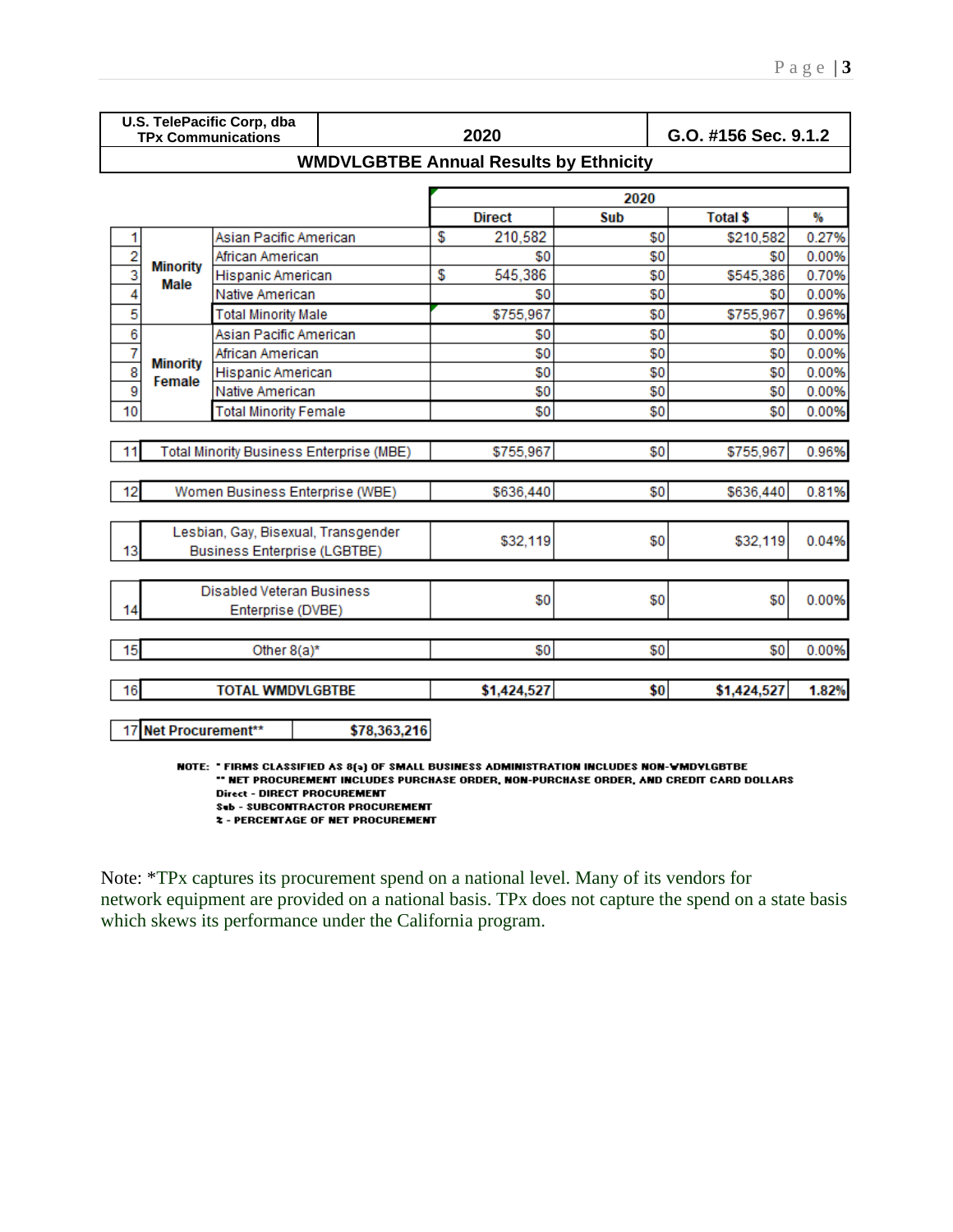| U.S. TelePacific Corp, dba |      |                      |
|----------------------------|------|----------------------|
| <b>TPx Communications</b>  | 2020 | G.O. #156 Sec. 9.1.2 |

# **WMDVLGBTBE Direct Procurement by Product and Service Categories**

|                         |                                                                                                                                                                                                                                                                                                     |                              |                                                 |               |    | <b>Products</b> |       |    | <b>Services</b> |       | <b>Total</b>   |       |  |  |  |
|-------------------------|-----------------------------------------------------------------------------------------------------------------------------------------------------------------------------------------------------------------------------------------------------------------------------------------------------|------------------------------|-------------------------------------------------|---------------|----|-----------------|-------|----|-----------------|-------|----------------|-------|--|--|--|
|                         |                                                                                                                                                                                                                                                                                                     |                              |                                                 |               |    | s               | %     |    | \$              | %     | Ŝ              | %     |  |  |  |
| 1                       |                                                                                                                                                                                                                                                                                                     |                              | Asian Pacific American                          | <b>Direct</b> | S  | 190,582         | 0.60% | S  | 20,000          | 0.04% | \$210,582      | 0.27% |  |  |  |
| 2                       |                                                                                                                                                                                                                                                                                                     | African American             |                                                 | Direct        |    | S0              | 0.00% |    | S <sub>0</sub>  | 0.00% | S0             | 0.00% |  |  |  |
| 3                       | <b>Minority</b><br>Male                                                                                                                                                                                                                                                                             | Hispanic American            |                                                 | Direct        | S  | 2.086           | 0.01% | \$ | 543.300         | 1.17% | \$545,386      | 0.70% |  |  |  |
| 4                       |                                                                                                                                                                                                                                                                                                     | Native American              |                                                 |               |    | S0              | 0.00% |    | S <sub>0</sub>  | 0.00% | S0             | 0.00% |  |  |  |
| 5                       |                                                                                                                                                                                                                                                                                                     | <b>Total Minority Male</b>   |                                                 | Direct        |    | \$192.667       | 0.60% |    | \$563,300       | 1.21% | \$755.967      | 0.96% |  |  |  |
| $\overline{6}$          |                                                                                                                                                                                                                                                                                                     |                              | Asian Pacific American                          | Direct        |    | SO              | 0.00% |    | SO.             | 0.00% | S <sub>0</sub> | 0.00% |  |  |  |
| 7                       |                                                                                                                                                                                                                                                                                                     | African American             |                                                 | <b>Direct</b> |    | SO.             | 0.00% |    | \$0             | 0.00% | S0             | 0.00% |  |  |  |
| $\overline{\mathbf{8}}$ | <b>Minority</b><br>Female                                                                                                                                                                                                                                                                           | Hispanic American            |                                                 | Direct        |    | S0              | 0.00% |    | S <sub>0</sub>  | 0.00% | S <sub>0</sub> | 0.00% |  |  |  |
| 9                       |                                                                                                                                                                                                                                                                                                     | Native American              |                                                 | <b>Direct</b> |    | SO              | 0.00% |    | SO              | 0.00% | S0             | 0.00% |  |  |  |
| 10                      |                                                                                                                                                                                                                                                                                                     | <b>Total Minority Female</b> |                                                 | <b>Direct</b> |    | SO              | 0.00% |    | S <sub>0</sub>  | 0.00% | S <sub>0</sub> | 0.00% |  |  |  |
|                         |                                                                                                                                                                                                                                                                                                     |                              |                                                 |               |    |                 |       |    |                 |       |                |       |  |  |  |
| 11                      |                                                                                                                                                                                                                                                                                                     |                              | <b>Total Minority Business Enterprise (MBE)</b> | <b>Direct</b> |    | \$192,667       | 0.60% |    | \$563,300       | 1.21% | \$755,967      | 0.96% |  |  |  |
|                         |                                                                                                                                                                                                                                                                                                     |                              |                                                 |               |    |                 |       |    |                 |       |                |       |  |  |  |
| 12                      |                                                                                                                                                                                                                                                                                                     |                              | Women Business Enterprise (WBE)                 | <b>Direct</b> | \$ | 10,992          | 0.03% | \$ | 625.448         | 1.35% | \$636,440      | 0.81% |  |  |  |
|                         |                                                                                                                                                                                                                                                                                                     |                              |                                                 |               |    |                 |       |    |                 |       |                |       |  |  |  |
|                         |                                                                                                                                                                                                                                                                                                     |                              | Lesbian, Gay, Bisexual, Transgender             |               |    |                 | 0.03% |    |                 | 0.05% |                |       |  |  |  |
| 13                      |                                                                                                                                                                                                                                                                                                     |                              | <b>Business Enterprise (LGBTBE)</b>             | Direct        |    | \$10,313        |       |    | \$21,806        |       | \$32,119       | 0.04% |  |  |  |
|                         |                                                                                                                                                                                                                                                                                                     |                              |                                                 |               |    |                 |       |    |                 |       |                |       |  |  |  |
|                         |                                                                                                                                                                                                                                                                                                     |                              | Disabled Veteran Business Enterprise            |               |    | S0              | 0.00% |    | S <sub>0</sub>  | 0.00% | \$O            | 0.00% |  |  |  |
| 14                      |                                                                                                                                                                                                                                                                                                     | (DVBE)                       |                                                 | <b>Direct</b> |    |                 |       |    |                 |       |                |       |  |  |  |
|                         |                                                                                                                                                                                                                                                                                                     |                              |                                                 |               |    |                 |       |    |                 |       |                |       |  |  |  |
| 15                      |                                                                                                                                                                                                                                                                                                     | Other $8(a)^*$               |                                                 | <b>Direct</b> |    | S0              | 0.00% |    | S0              | 0.00% | S <sub>0</sub> | 0.00% |  |  |  |
|                         |                                                                                                                                                                                                                                                                                                     |                              |                                                 |               |    |                 |       |    |                 |       |                |       |  |  |  |
| 16                      |                                                                                                                                                                                                                                                                                                     | <b>TOTAL WMDVLGBTBE</b>      |                                                 | Direct        |    | \$213,972       | 0.67% |    | \$1,210,554     | 2.61% | \$1,424,527    | 1.82% |  |  |  |
|                         |                                                                                                                                                                                                                                                                                                     |                              |                                                 |               |    |                 |       |    |                 |       |                |       |  |  |  |
|                         | <b>Total Product</b>                                                                                                                                                                                                                                                                                |                              |                                                 |               |    |                 |       |    |                 |       |                |       |  |  |  |
| 17                      | <b>Procurement</b>                                                                                                                                                                                                                                                                                  |                              | \$31,964,273                                    |               |    |                 |       |    |                 |       |                |       |  |  |  |
|                         | <b>Total Service</b>                                                                                                                                                                                                                                                                                |                              |                                                 |               |    |                 |       |    |                 |       |                |       |  |  |  |
| 18                      | <b>Procurement</b>                                                                                                                                                                                                                                                                                  |                              | \$46,398,943                                    |               |    |                 |       |    |                 |       |                |       |  |  |  |
|                         |                                                                                                                                                                                                                                                                                                     |                              |                                                 |               |    |                 |       |    |                 |       |                |       |  |  |  |
| 19                      | Net Procurement**                                                                                                                                                                                                                                                                                   |                              | \$78,363,216                                    |               |    |                 |       |    |                 |       |                |       |  |  |  |
|                         |                                                                                                                                                                                                                                                                                                     |                              |                                                 |               |    |                 |       |    |                 |       |                |       |  |  |  |
|                         | Total Number of                                                                                                                                                                                                                                                                                     |                              |                                                 |               |    |                 |       |    |                 |       |                |       |  |  |  |
|                         | <b>WMDVLGBTBEs</b>                                                                                                                                                                                                                                                                                  |                              |                                                 |               |    |                 |       |    |                 |       |                |       |  |  |  |
| 20                      |                                                                                                                                                                                                                                                                                                     | Received Direct Spe          | 23                                              |               |    |                 |       |    |                 |       |                |       |  |  |  |
|                         | NOTE: "FIRMS CLASSIFIED AS ‡(«) OF SMALL BUSINESS ADMINISTRATION INCLUDES NON-WMDYLGBTBE<br>" HET PROCUREMENT INCLUDES PURCHASE ORDER, NON-PURCHASE ORDER, AND CREDIT CARD DOLLARS<br>Direct - DIRECT PROCUREMENT<br><b>Sel-SUBCONTRACTOR PROCUREMENT</b><br><b>Z-PERCENTAGE OF NET PROCUREMENT</b> |                              |                                                 |               |    |                 |       |    |                 |       |                |       |  |  |  |

Note: Gross and net procurement are based on TPx's direct spend only (less employee, utility, carriers, rent and tax spend). The percentage calculation is derived from direct spend/net procurement.

| U.S. TelePacific Corp. dba<br><b>TPx Communications</b> | 2020                                                                          | G.O. #156 Sec. 9.1.2 |
|---------------------------------------------------------|-------------------------------------------------------------------------------|----------------------|
|                                                         | <b>WMDVLGBTBE Subcontractor Procurement by Product and Service Categories</b> |                      |

TPx enhanced its electronic recordkeeping capabilities by adding a field to its internal financial tracking database to include subcontractors, however, has none to report for 2020.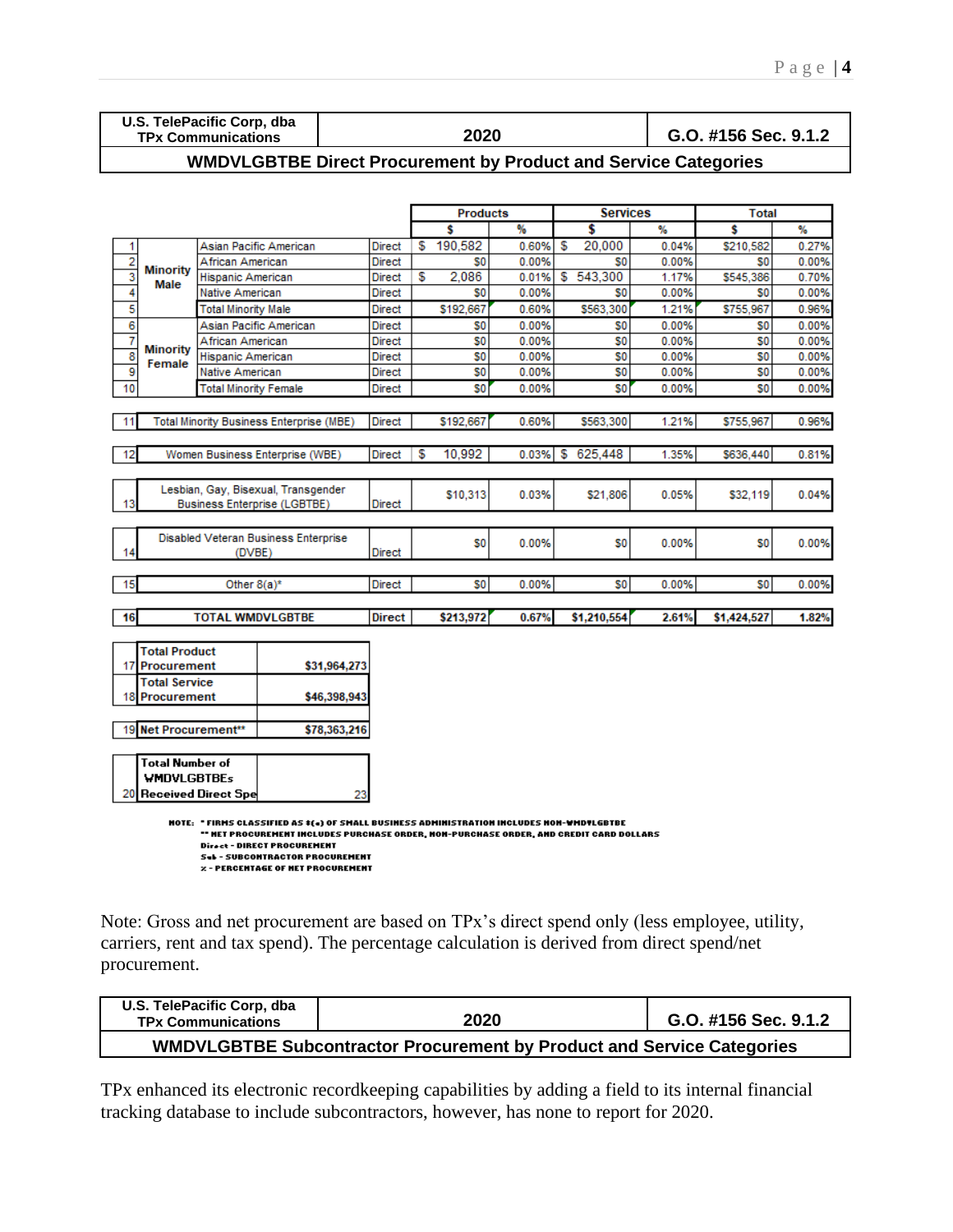|               |           | U.S. TelePacific Corp, dba<br><b>TPx Communications</b> |                            |                     |                       |                 |                                  |                                             |                |                 |           |                           |                         |       |                  |                        |   |                           |                         |     |                       | 2020                    |                           |                         |                            |                                                          |                                  |                                  |                   |                                                  |                                                                                                                                           |                                                                              |                                 | G.O. #156 Sec. 9.1.2 |  |  |
|---------------|-----------|---------------------------------------------------------|----------------------------|---------------------|-----------------------|-----------------|----------------------------------|---------------------------------------------|----------------|-----------------|-----------|---------------------------|-------------------------|-------|------------------|------------------------|---|---------------------------|-------------------------|-----|-----------------------|-------------------------|---------------------------|-------------------------|----------------------------|----------------------------------------------------------|----------------------------------|----------------------------------|-------------------|--------------------------------------------------|-------------------------------------------------------------------------------------------------------------------------------------------|------------------------------------------------------------------------------|---------------------------------|----------------------|--|--|
|               |           |                                                         |                            |                     |                       |                 |                                  |                                             |                |                 |           |                           |                         |       |                  |                        |   |                           |                         |     |                       |                         |                           |                         |                            | WMDVLGBTBE Procurement by Standard Industrial Categories |                                  |                                  |                   |                                                  |                                                                                                                                           |                                                                              |                                 |                      |  |  |
|               |           |                                                         | Total                      | <b>Dollars</b>      | 4,786,469             |                 | 3,006,261                        |                                             | 31,964,273     |                 | 4,480,426 |                           | 8,144,517               |       | 25,981,270       |                        |   |                           |                         |     |                       |                         |                           | \$78,363,216            | 100.00%                    |                                                          |                                  |                                  |                   |                                                  |                                                                                                                                           |                                                                              |                                 |                      |  |  |
|               |           |                                                         | Total                      | <b>MDVLGBTBI</b>    | \$474,957             | 0.61            | ↮<br>\$66,031                    | $0.08\%$                                    | ↮<br>\$213,972 | Š               | ↮<br>च्च  | $\overline{\mathcal{E}}$  | ↮<br>\$52,849           | Š     | ↮<br>\$616,717   | Š                      |   |                           |                         |     |                       |                         |                           | \$1,424,526             | $112 \times$               |                                                          |                                  |                                  |                   |                                                  |                                                                                                                                           |                                                                              |                                 |                      |  |  |
|               |           |                                                         | Other 8(a)                 |                     |                       |                 |                                  |                                             |                |                 |           |                           |                         |       |                  |                        |   |                           |                         |     |                       |                         |                           | $\overline{\mathbf{a}}$ | 0.00%                      |                                                          |                                  |                                  |                   |                                                  |                                                                                                                                           |                                                                              |                                 |                      |  |  |
|               | Disabled  | Veterans<br><b>Business</b>                             | Enterprise                 | (DVBE)              |                       |                 | ङ्क                              | $\gtrapprox$                                |                |                 |           |                           |                         |       |                  |                        |   |                           |                         |     |                       |                         |                           | $\overline{\bullet}$    | 0.00%                      |                                                          |                                  |                                  |                   |                                                  |                                                                                                                                           |                                                                              |                                 |                      |  |  |
| Lesbian, Gay, | Bisexual, | Transgender<br><b>Business</b>                          | Enterprise                 | (LGBTBE)            |                       |                 |                                  |                                             | 0,313          | త               |           |                           |                         |       | 21,806           | 0.03%                  |   |                           |                         |     |                       |                         |                           | \$32,119                | $0.04 \times$              |                                                          |                                  |                                  |                   |                                                  |                                                                                                                                           |                                                                              |                                 |                      |  |  |
|               |           | <b>Business</b><br>Women                                | Enterprise                 | <b>GBE)</b>         | 474,957<br>₩          | 0.61            | 66,031<br>↮                      | 0.08                                        | ₩<br>10,992    | O%.             | 휵         | Σ,                        | 52,849<br>₩             | 0.07% | ↮<br>31,611<br>₩ | $0.04$ %               |   |                           |                         |     |                       |                         |                           | \$636,440               | 0.812                      |                                                          |                                  |                                  |                   |                                                  |                                                                                                                                           |                                                                              |                                 |                      |  |  |
|               |           | <b>Business</b><br>Minority                             |                            | (MBE)               | ଛ                     | 0.00%           | ₽                                | Š                                           | ₩<br>\$192,667 | S               | \$0       | Σ                         |                         | ੇਂ    | \$563,300        | $0.03\times$           |   |                           |                         |     |                       |                         |                           | \$0 \$755,967           | $0.27$ %                   |                                                          |                                  |                                  |                   |                                                  |                                                                                                                                           |                                                                              |                                 |                      |  |  |
|               |           |                                                         | Native American Enterprise | <b>Male</b> Female  |                       |                 |                                  |                                             |                |                 |           |                           |                         |       |                  |                        |   |                           |                         |     |                       |                         |                           | $\overline{\mathbf{a}}$ | $0.00%$ $0.00%$ $0.00%$    |                                                          |                                  |                                  |                   |                                                  |                                                                                                                                           |                                                                              |                                 |                      |  |  |
|               |           |                                                         |                            | Female              | ଛ                     | $\frac{1}{200}$ |                                  |                                             |                |                 | ឆ         | S                         | ত্ন                     |       | ॿ                | 0.00%                  |   |                           |                         |     |                       |                         |                           | $\overline{\mathbf{a}}$ |                            |                                                          |                                  |                                  |                   |                                                  |                                                                                                                                           |                                                                              |                                 |                      |  |  |
|               |           |                                                         | <b>Hispanic American</b>   | n<br>E              |                       |                 |                                  |                                             | 2,086<br>↮     |                 |           |                           |                         |       | 543,300<br>↮     |                        |   |                           |                         |     |                       |                         |                           | \$545,386               | 0.00%                      |                                                          |                                  |                                  |                   |                                                  | <b>NON-PURCHASE ORDER, AND CREDIT CARD DOLLARS</b><br>"FIRMS CLASSIFIED AS 8(3) OF SMALL BUSINESS ADMINISTRATION INCLUDES NON-WINDYLGBTBE | TOTAL DOLLARS - TOTAL PROCUREMENT DOLLAR AMOUNT IN THE SPECIFIC SIC CATEGORY |                                 |                      |  |  |
|               |           |                                                         |                            | Female              |                       |                 |                                  |                                             |                |                 |           |                           |                         |       |                  |                        |   |                           |                         |     |                       |                         |                           | $\boldsymbol{\ast}$ 0   | 0.00%                      |                                                          | \$31,964,273<br>\$46,398,943     |                                  | 216<br>\$78,363,2 | NOTE: FIRMS WITH MULIT MINORITY OWNERSHIP STATUS |                                                                                                                                           |                                                                              |                                 |                      |  |  |
|               |           |                                                         | African American           | n<br>E              | ≅                     | Š               |                                  |                                             | 윻              | $\frac{1}{2}$   |           |                           |                         |       |                  |                        |   |                           |                         |     |                       |                         |                           | ₽                       | 0.00%                      |                                                          |                                  |                                  |                   |                                                  |                                                                                                                                           |                                                                              |                                 |                      |  |  |
|               |           |                                                         | Asian Pacific American     | Female              | ଛ                     | $\frac{1}{2}$   |                                  |                                             |                |                 |           |                           |                         |       |                  |                        |   |                           |                         |     |                       |                         |                           | $\overline{\mathbf{r}}$ | $0.00 \times$              |                                                          | <b>Total Product Procurement</b> | <b>Total Service Procurement</b> |                   |                                                  | "HET PROCUREMENT INCLUDES PURCHASE ORDER,                                                                                                 |                                                                              | 2 - PERCENTAGE OF TOTAL DOLLARS |                      |  |  |
|               |           |                                                         |                            | 릛                   |                       |                 |                                  |                                             | 190,582<br>⇔   | Š<br><u>ভাম</u> | ₩         | $\boldsymbol{\mathsf{x}}$ | $\overline{\textbf{r}}$ | ×     | 20,000<br>⇔      | 0.03%<br><u> स्रोप</u> |   |                           | $\overline{\mathbf{r}}$ | ৲নি | $\boldsymbol{\times}$ | $\overline{\textbf{v}}$ |                           | \$210,582               | $0.27 \times$<br><u>শ×</u> |                                                          |                                  |                                  | Net Procurement"  |                                                  |                                                                                                                                           |                                                                              |                                 |                      |  |  |
|               |           |                                                         |                            | <b>SIC</b> Category | ۶<br>Accounts Payable |                 | $\overline{\bullet}$<br>Building | Maintenance/Facilities $\sqrt{\phantom{a}}$ |                | Capex           |           | Legal                     | Maintenance             |       | Temp             | Agencies/Consultants   | ŧ | $\boldsymbol{\mathsf{x}}$ |                         |     |                       |                         | $\boldsymbol{\mathsf{x}}$ |                         | TOTAL                      |                                                          |                                  |                                  |                   |                                                  |                                                                                                                                           |                                                                              |                                 |                      |  |  |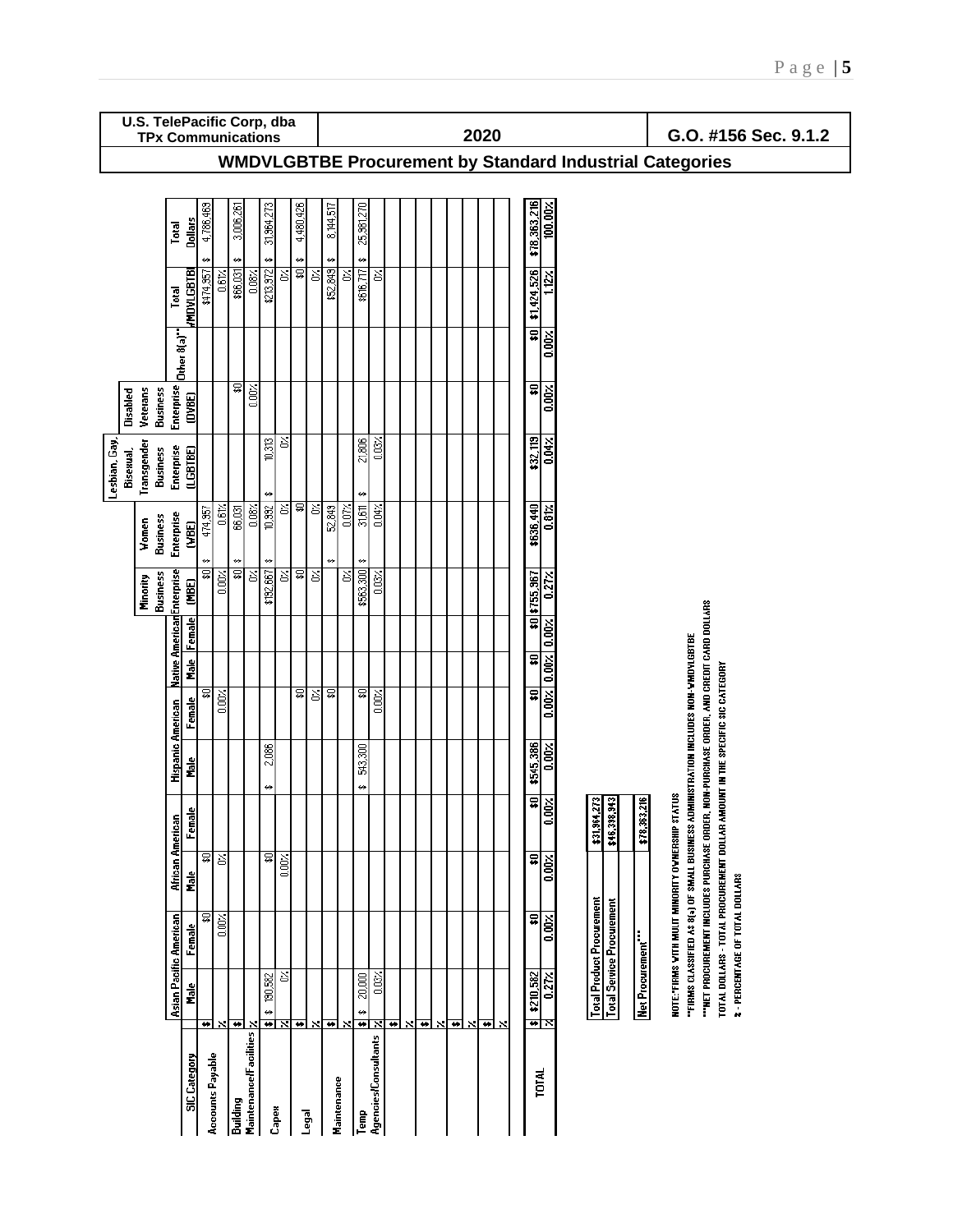| U.S. TelePacific Corp. dba                                                 |      | G. O. #156 Sec 9.1.2<br>(D.11-05-019 & D.06- |  |  |  |  |  |  |
|----------------------------------------------------------------------------|------|----------------------------------------------|--|--|--|--|--|--|
| <b>TPx Communications</b>                                                  | 2020 | 11-028)                                      |  |  |  |  |  |  |
| Number of WIMDVI CDTDE Cuppliers and Dovanus Departed to the Clearinghouse |      |                                              |  |  |  |  |  |  |

### **Number of WMDVLGBTBE Suppliers and Revenue Reported to the Clearinghouse**

TPx does not track our suppliers' revenue reported to the CA Supplier Clearinghouse. Therefore, TPx does not have data responsive to this section.

| U.S. TelePacific Corp, dba<br><b>TPx Communications</b> | 2020 | G.O. #156 Sec. 9.1.2 |  |  |  |  |  |  |  |  |
|---------------------------------------------------------|------|----------------------|--|--|--|--|--|--|--|--|
| Description of WMDVLGBTBEs with CA Majority Workforce   |      |                      |  |  |  |  |  |  |  |  |

Per G.O. #156 Sec. 9.1.2, each utility shall report the number of WMDVLGBTBEs who have the majority workforce in California to the extent such information is readily accessible. TPx does not receive workforce data of its vendors, therefore does not have data responsive to this section.

| U.S. TelePacific Corp. dba<br><b>TPx Communications</b> | 2020                               | G.O. #156 Sec. 9.1.3 |
|---------------------------------------------------------|------------------------------------|----------------------|
|                                                         | <b>WMDVLGBTBE Program Expenses</b> |                      |

As TPx uses internal resources for the program, expenses for 2020 predominantly involve time of personnel in Regulatory and Finance for activities such as evaluating and modifying prior processes to identify and track covered expenditures, identifying and tracking certified WMDVLGBTBE entities with which TPx does business, responding to inquiries, and the development and preparation of reports and documentation.

| <b>Expense Category</b>        | 2020 (Actual) |  |  |  |  |  |
|--------------------------------|---------------|--|--|--|--|--|
| Wages                          | \$15,000      |  |  |  |  |  |
| <b>Other Employee Expenses</b> | \$2,000       |  |  |  |  |  |
| <b>Program Expenses</b>        | \$2,582       |  |  |  |  |  |
| <b>Reporting Expenses</b>      | \$0           |  |  |  |  |  |
| Training                       | \$0           |  |  |  |  |  |
| Consultants                    | \$0           |  |  |  |  |  |
| Other                          | \$0           |  |  |  |  |  |
| TOTAL                          | \$19,582      |  |  |  |  |  |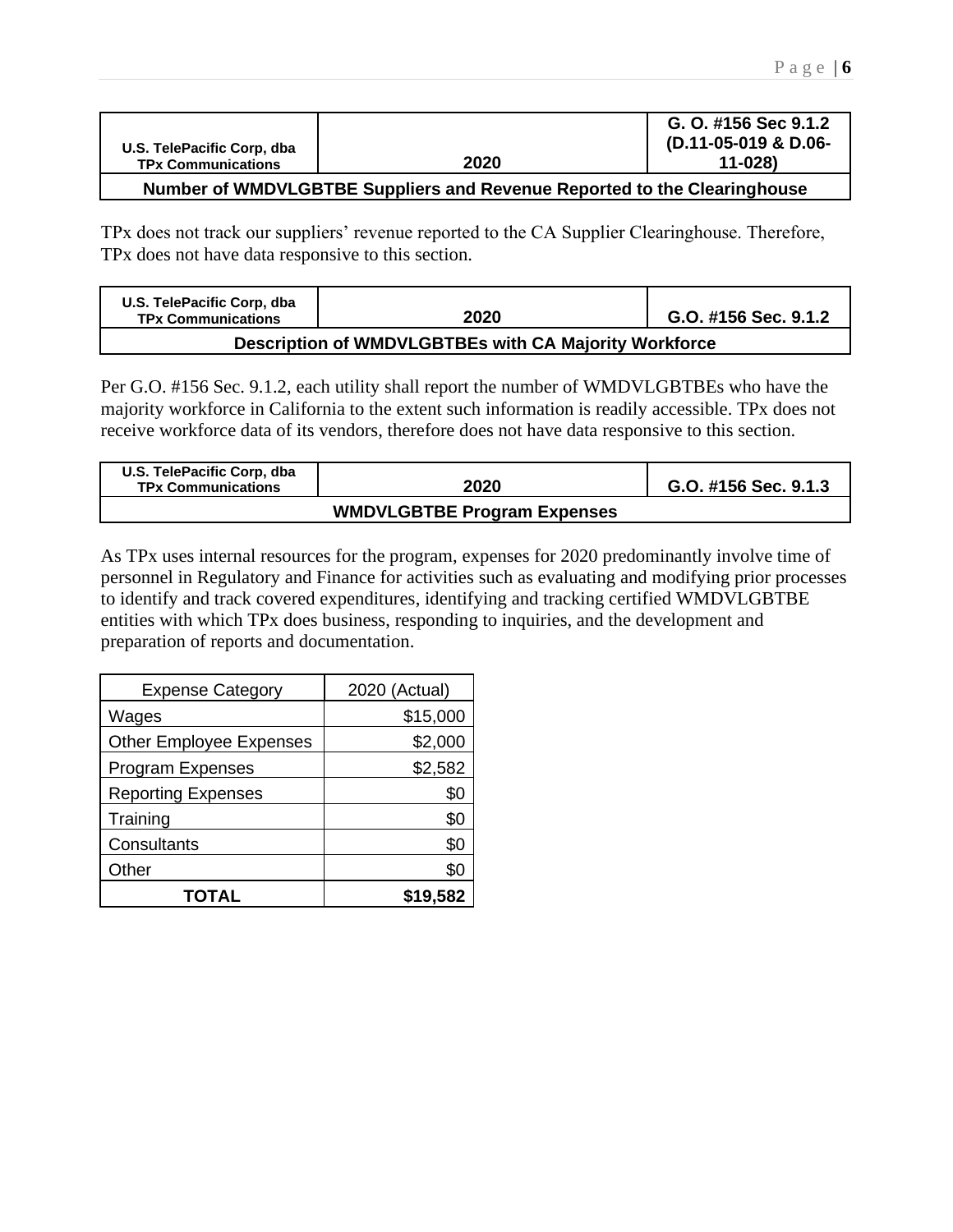| U.S. TelePacific Corp, dba<br><b>TPx Communications</b> | 2020 | G.O. #156 Sec. 9.1.4 |
|---------------------------------------------------------|------|----------------------|
|                                                         |      |                      |

## **Description of Progress in Meeting or Exceeding Set Goals**

Although TPx did not meet its voluntary target goals in 2020, TPx increased its diverse spend by 37% and partnered with 9 new WMDVLGBTBE suppliers, resulting in a higher percentage of diverse spend from the previous year. While the current COVID-19 pandemic affected businesses by reducing the supply and demand of certain goods and services, TPx continues to seek opportunities to partner with diverse suppliers.

TPx provides access, managed service offerings, IT solutions and services across the U.S. to approximately 25,000 customers in more than 50,000 locations. TPx is dependent on incumbent local exchange partners to provide underlying facilities for the services TPx deploys to its customers. TPx's options are limited as to which carriers offer underlying facilities in specific areas. Spend with these carriers represents more than 64% of our total spend, which results in an overall lower percentage of success and negatively impacts our ability to more readily diversify the supplier base. Additionally, because TPx utilizes partners to provide underlying facilities, TPx does not hire vendors for network construction or maintenance.

Due to our national operations, much of TPx's business operations and/or supplier spend cannot be segregated to just California. The spend we report to the CPUC includes total national spend, yet the diversity spend that we report is specific to diverse suppliers who are part of the CPUC program. Although TPx contracts with diverse vendors across the nation, not all of them are certified with the California Supplier Clearinghouse. A portion of TPx's suppliers are certified with agencies on a national level with organizations such as the National Minority Supplier Development Council (NMSDC) or the Women's Business Enterprise National Council (WBENC). TPx continues to encourage these suppliers to register with the California Supplier Clearinghouse, but many of them do not operate in California, nor do they support any of our California specific operations. We continue to explore more granular reporting capabilities, but current systems and processes limit our ability to capture such detail. Accordingly, our data is skewed since we are unable to compare apples to apples.

In an effort to ensure its vendors are utilizing best efforts as it pertains to diversity, TPx updated its Vendor Terms and Conditions to contain the following language: *"Vendor covenants and agrees that, to the extent Vendor performs work under the Agreement through any contractors or subcontractors, Vendor shall make best efforts to employ contractors or subcontractors that are majority-owned by women or minorities - i.e., women and/or minorities hold at least fifty-one percent (51%) ownership interest in each such contractor or subcontractor".*

TPx recognizes the importance of tracking subcontractor spend and developing WMDVLGBTBE business through its prime contractors. Although TPx updated its financial system reporting capabilities, TPx depends on high spend suppliers to identify, track and report diverse spend at the subcontractor level.

TPx continues to develop both internal and external communications and/or procedures targeting increased opportunity for diverse suppliers and specifically, reaches out to the vendors by phone and via email to make sure they are aware of the certification process and the benefits to becoming certificated with the Supplier Clearinghouse.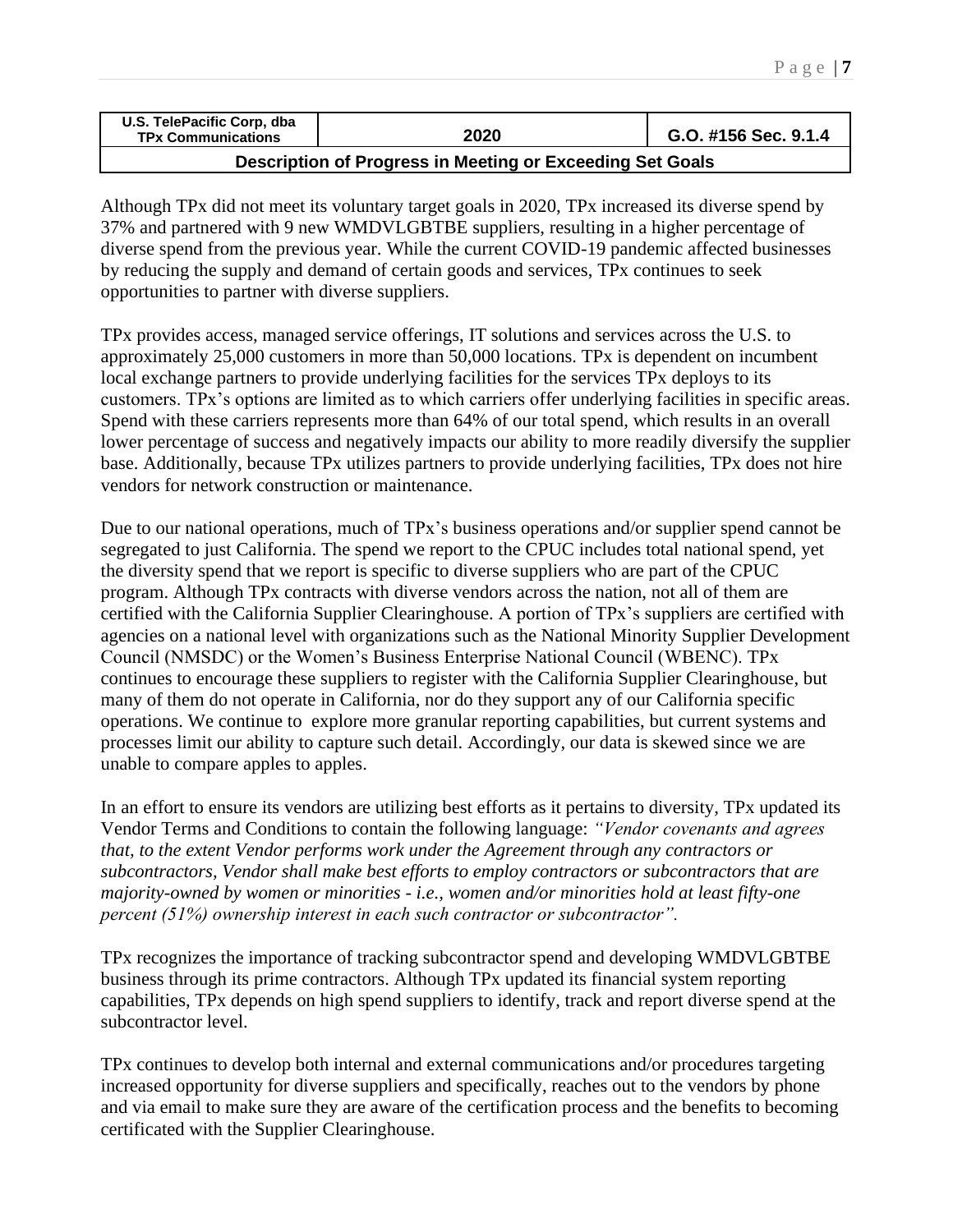In February 2020, TPx announced the completion of its acquisition by affiliates of Siris [Capital](https://siris.com/) [Group,](https://siris.com/) LLC ("Siris"), a leading private equity firm focused on investing and driving value creation in technology and telecommunications companies. Siris supports TPx's supplier diversity mission to proactively identify, build relationships with, and purchase goods and services from certified small businesses as well as enterprises owned by minorities, women, veterans, members of the LGBTQ community, and disabled persons.

To that end, TPx appointed a Vice President of Procurement who is leading the effort to build a formalized procurement function, revise supplier diversity targets and improve TPx purchasing systems and processes. TPx continues to focus on reducing expenses and providing the best value to our customers while ensuring increased spend with diverse suppliers when possible.

| U.S. TelePacific Corp, dba<br><b>TPx Communications</b> | 2020                                | G.O. #156 Sec. 9.1.4 |  |  |
|---------------------------------------------------------|-------------------------------------|----------------------|--|--|
|                                                         | <b>WMDVLGBTBE Results and Goals</b> |                      |  |  |

| Category                                               | 2020 Results | 2020 Goals |
|--------------------------------------------------------|--------------|------------|
| <b>Minority Men</b>                                    | 0.96%        | 2.00%      |
| <b>Minority Women</b>                                  | 0.00%        | 1.00%      |
| <b>Minority Business Enterprise</b><br>(MBE)           | 0.96%        | 3.00%      |
| <b>Women Business Enterprise</b><br>(WBE)              | 0.81%        | 3.00%      |
| Lesbian, Gay, Bisexual,<br><b>Transgender Business</b> |              |            |
| <b>Enterprise (LGBTBE)</b>                             | 0.04%        | 0.00%      |
| <b>Disabled Veteran Business</b><br>(DVBE)             | 0.00%        | 0.25%      |
| <b>TOTAL WMDVLGBTBE</b>                                | 1.82%        | 6.25%      |

% - PERCENTAGE OF NET PROCUREMENT

| U.S. TelePacific Corp, dba<br><b>TPx Communications</b>                  | 2020 | G.O. #156 Sec. 9.1.5 |  |  |  |
|--------------------------------------------------------------------------|------|----------------------|--|--|--|
| Description of Prime Contractor Utilization of WMDVLGBTBE Subcontractors |      |                      |  |  |  |

TPx sends notices to all its suppliers seeking information on diverse subcontracting. TPx provides a notice regarding WMDVLGBTBE subcontracting with each purchase order, however, has none to report at this time.

| U.S. TelePacific Corp, dba<br><b>TPx Communications</b>     | 2020 | G.O. #156 Sec. 9.1.6 |  |  |  |
|-------------------------------------------------------------|------|----------------------|--|--|--|
| A List of WMDVLGBTBE Complaints Received and Current Status |      |                      |  |  |  |

TPx is not aware of any WMDVLGBTBE complaints.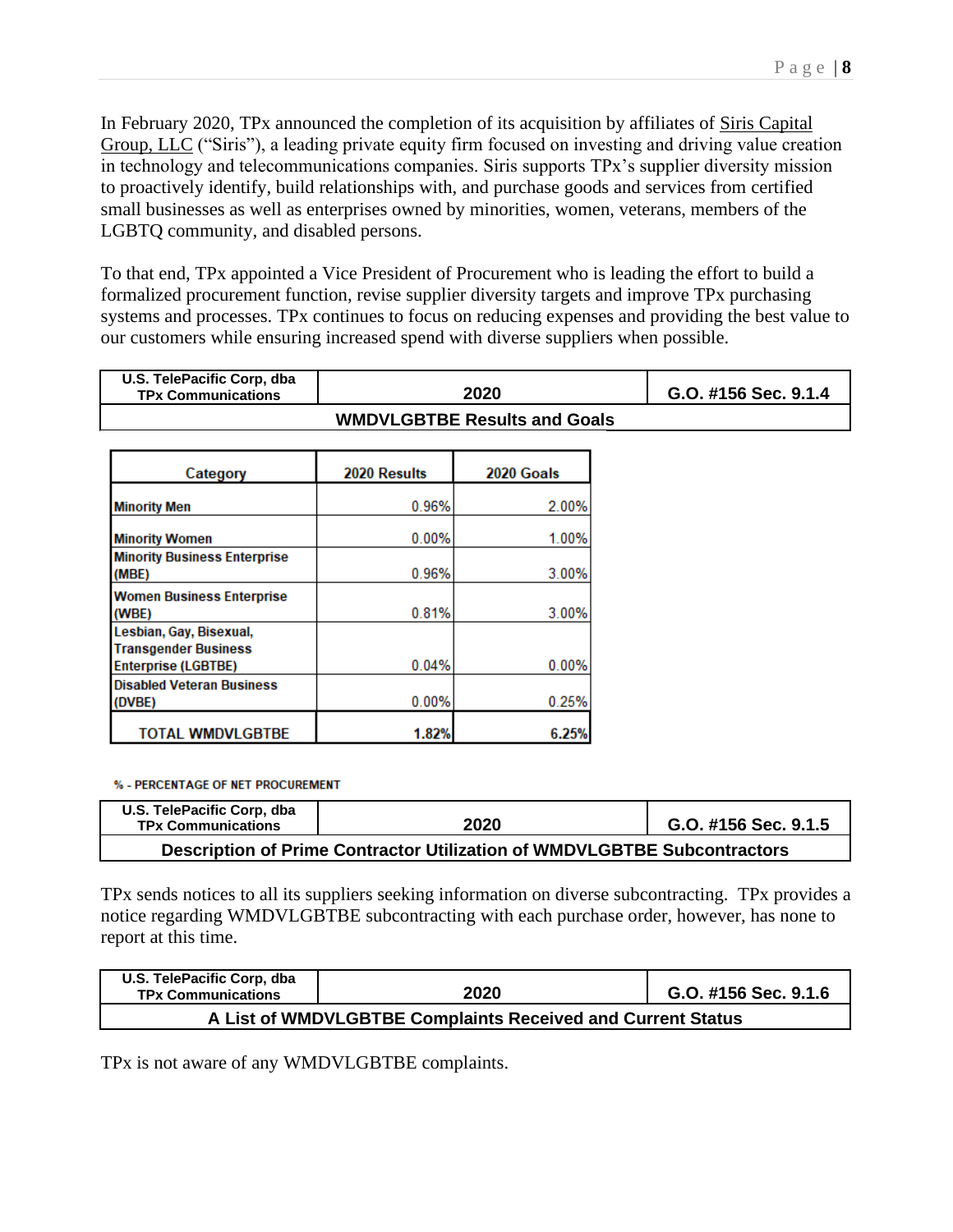| U.S. TelePacific Corp, dba<br><b>TPx Communications</b> | 2020         | G.O. #156 Sec. 9.1.7 |
|---------------------------------------------------------|--------------|----------------------|
|                                                         | . <i>. .</i> | .                    |

**Description of Efforts to Recruit WMDVLGBTBE Suppliers in Low Utilization Categories**

To identify diverse suppliers in areas of low utilization, TPx has searched for WMDVLGBTBEs within the low utilization categories to make contact and develop relationships that may lead to procurement opportunities. TPx has worked with WMDVLGBTBEs that are not certified with the Supplier Clearinghouse to complete the necessary documentation to become certified.

| U.S. TelePacific Corp, dba<br><b>TPx Communications</b> | 2020     | G.O. #156 Sec. 9.1.11 |
|---------------------------------------------------------|----------|-----------------------|
|                                                         | <i>.</i> |                       |

#### **WMDVLGBTBE Fuel Procurement**

Not applicable.

| U.S. TelePacific Corp, dba<br><b>TPx Communications</b> | 2020 | G.O. #156 Sec. 10.1.1 |
|---------------------------------------------------------|------|-----------------------|
|                                                         |      |                       |

**WMDVLGBTBE Annual SHORT, MID, AND LONG-TERM Goals by Product and Service Category\***

|                 | Short-Term 2020                                        |                            |                                                                                                    |                                                                 |                   | Mid-Term 2023                                          |                            |                                                                                                  |                                                   | Long-Term 2025                                    |                               |                                   |                                                                                             |                                                   |                         |
|-----------------|--------------------------------------------------------|----------------------------|----------------------------------------------------------------------------------------------------|-----------------------------------------------------------------|-------------------|--------------------------------------------------------|----------------------------|--------------------------------------------------------------------------------------------------|---------------------------------------------------|---------------------------------------------------|-------------------------------|-----------------------------------|---------------------------------------------------------------------------------------------|---------------------------------------------------|-------------------------|
|                 | Minority<br>Business<br>Enterprise Enterprise<br>(MBE) | Women<br>Business<br>(VBE) | Lesbian,<br>Gay,<br>Bisexual,<br>:Transgender!<br><b>Business</b><br><b>Enterprise</b><br>(LGBTBE) | Disabled<br>Veterans<br><b>Business</b><br>Enterprise<br>(DVBE) | <b>WMDVLGBTBE</b> | Minority<br>Business<br>Enterprise Enterprise<br>(MBE) | Women<br>Business<br>(VBE) | Lesbian,<br>Gay,<br>Bisexual,<br><b>Transgender</b><br><b>Business</b><br>Enterprise<br>(LGBTBE) | Disabled<br>Veterans<br><b>Business</b><br>(DVBE) | Enterprise   WMDVLGBTBE   Enterprise   Enterprise | Minority<br>Business<br>(MBE) | <b>Women</b><br>Business<br>(VBE) | Lesbian,<br>Gay,<br>Bisexual.<br>Transgender I<br>Business<br><b>Enterprise</b><br>(LGBTBE) | Disabled<br>Veterans<br><b>Business</b><br>(DVBE) | Enterprise   WMDVLGBTBE |
| <b>Products</b> |                                                        |                            |                                                                                                    |                                                                 |                   |                                                        |                            |                                                                                                  |                                                   |                                                   |                               |                                   |                                                                                             |                                                   |                         |
| <b>CAPEX</b>    | 1.50%                                                  | 1.50%                      | 0.05%                                                                                              | 0.10%                                                           | 3.15%             | 3.75%                                                  | 1.75%                      | $0.15 \times$                                                                                    | 0.15%                                             | 5.80%                                             | 7.50%                         | 2.50%                             | 0.05%                                                                                       | 0.75%                                             | 10.80%                  |
|                 |                                                        |                            |                                                                                                    |                                                                 |                   |                                                        |                            |                                                                                                  |                                                   |                                                   |                               |                                   |                                                                                             |                                                   |                         |
| Subtotal        | 1.50%                                                  | 1.50%                      | 0.05%                                                                                              | 0.10%                                                           | 3.15%             | 3.75%                                                  | 1.75%                      | $0.15\times$                                                                                     | 0.15%                                             | 5.80%                                             | 7.50%                         | 2.50%                             | $0.05$ %                                                                                    | 0.75%                                             | $10.80\times$           |

| <b>Services</b>                  | Minority<br><b>Business</b><br><b>Enterprise</b><br>(MBE) | Women<br><b>Business</b><br><b>Enterprise</b><br>(VBE) | Lesbian.<br>Gay,<br>Bisexual,<br>Transgender<br><b>Business</b><br><b>Enterprise</b><br>(LGBTBE) | <b>Disabled</b><br>Veterans<br><b>Business</b><br><b>Enterprise</b><br>(DVBE) | <b>WHOVLGBTBE</b> | Minority<br><b>Business</b><br>(MBE) | Women<br><b>Business</b><br>Enterprise Enterprise<br>(VBE) | Lesbian.<br>Gay,<br>Bisexual,<br>Transgender<br><b>Business</b><br><b>Enterprise</b><br><b>(LGBTBE)</b> | <b>Disabled</b><br>Veterans<br><b>Business</b><br><b>Enterprise</b><br>(DVBE) | <b>WMDVLGBTBE</b> | Minority<br><b>Business</b><br>(MBE) | Women<br><b>Business</b><br>Enterprise Enterprise<br>(VBE) | Lesbian,<br>Gay,<br>Bisexual,<br>Transgender<br>Business<br><b>Enterprise</b><br>(LGBTBE) | <b>Disabled</b><br>Veterans<br><b>Business</b><br>(DVBE) | Enterprise WMDVLGBTBE |
|----------------------------------|-----------------------------------------------------------|--------------------------------------------------------|--------------------------------------------------------------------------------------------------|-------------------------------------------------------------------------------|-------------------|--------------------------------------|------------------------------------------------------------|---------------------------------------------------------------------------------------------------------|-------------------------------------------------------------------------------|-------------------|--------------------------------------|------------------------------------------------------------|-------------------------------------------------------------------------------------------|----------------------------------------------------------|-----------------------|
| Accounts                         |                                                           |                                                        |                                                                                                  |                                                                               |                   |                                      |                                                            |                                                                                                         |                                                                               |                   |                                      |                                                            |                                                                                           |                                                          |                       |
| Payable                          | 0.25%                                                     | 0.25/                                                  | 0.00%                                                                                            | 0.00%                                                                         | 0.50%             | 0.63/                                | 0.372                                                      | 0.00%                                                                                                   | 0.00%                                                                         | $1.00\%$          | 1.25%                                | 0.50%                                                      | 0.00%                                                                                     | 0.00%                                                    | 1.75%                 |
| Building<br>Maintenance          | 0.25%                                                     | 0.257                                                  | 0.00%                                                                                            | $0.05\%$                                                                      | 0.55%             | 0.63%                                | 0.372                                                      | 0.00%                                                                                                   | 0.15%                                                                         | $1.15\times$      | 1.25%                                | 0.50%                                                      | 0.00%                                                                                     | 0.25%                                                    | 2.00%                 |
| Legal<br><b>Services</b>         | 0.25%                                                     | 0.25/                                                  | 0.002                                                                                            | 0.00%                                                                         | 0.50%             | 0.63%                                | $0.37\times$                                               | 0.00%                                                                                                   | 0.00%                                                                         | $1.00\%$          | 1.25%                                | 0.30%                                                      | 0.00%                                                                                     | 0.00%                                                    | 1.55%                 |
| <b>Network</b>                   | 0.50%                                                     | 0.50<                                                  | 0.00%                                                                                            | 0.05%                                                                         | 105 <sub>7</sub>  | 1.25%                                | 0.75%                                                      | 0.00%                                                                                                   | 0.157                                                                         | 2.15%             | 2.50%                                | 100 <sub>7</sub>                                           | 0.00%                                                                                     | 0.25%                                                    | 3.75%                 |
| Temp<br>Angencies<br>Consultants | 0.25%                                                     | 0.25/                                                  | 0.00%                                                                                            | 0.05%                                                                         | 0.55%             | 0.63%                                | 0.37%                                                      | 0.05%                                                                                                   | 0.00%                                                                         | 1.15%             | 1.25%                                | 0.20%                                                      | 0.00%                                                                                     | 0.25%                                                    | 1.70%                 |
|                                  |                                                           |                                                        |                                                                                                  |                                                                               |                   | 0.00%                                | 0.00%                                                      | 0.00%                                                                                                   | 0.00%                                                                         | 0.00%             | 0.00%                                | 0.00%                                                      | 0.00%                                                                                     | 0.00%                                                    | 0.00%                 |
|                                  |                                                           |                                                        |                                                                                                  |                                                                               |                   | 0.00%                                | 0.00%                                                      | 0.00%                                                                                                   | 0.00%                                                                         | 0.00%             | 0.00%                                | 0.00%                                                      | 0.00%                                                                                     | 0.00%                                                    | 0.00%                 |
|                                  |                                                           |                                                        |                                                                                                  |                                                                               |                   | 0.00%                                | 0.00%                                                      | 0.00%                                                                                                   | 0.00%                                                                         | 0.00%             | 0.00%                                | 0.00%                                                      | 0.00%                                                                                     | 0.00%                                                    | 0.00%                 |
|                                  |                                                           |                                                        |                                                                                                  |                                                                               |                   | 0.002                                | 0.00%                                                      | 0.00%                                                                                                   | 0.00%                                                                         | 0.00%             | 0.00%                                | 0.00%                                                      | 0.00%                                                                                     | 0.00%                                                    | 0.00%                 |
|                                  |                                                           |                                                        |                                                                                                  |                                                                               |                   | 0.00%                                | 0.00%                                                      | 0.00%                                                                                                   | 0.00%                                                                         | 0.00%             | 0.00%                                | 0.00%                                                      | 0.00%                                                                                     | 0.00%                                                    | 0.00%                 |
| Subtotal                         | 1.50%                                                     | 1.50%                                                  | 0.00%                                                                                            | 0.15%                                                                         | 3.15%             | 3.77%                                | 2.23%                                                      | 0.05%                                                                                                   | 0.30%                                                                         | 6.45%             | 7.50%                                | 2.50%                                                      | 0.00%                                                                                     | $0.75$ %                                                 | $10.75\times$         |
|                                  |                                                           |                                                        |                                                                                                  |                                                                               |                   |                                      |                                                            |                                                                                                         |                                                                               |                   |                                      |                                                            |                                                                                           |                                                          |                       |
| <b>TOTAL</b>                     | $3.00$ $\times$                                           | 3.00%                                                  | 0.05%                                                                                            | 0.25%                                                                         | 6.30%             | 7.52%                                | 3.98 <sub>7</sub>                                          | 0.20%                                                                                                   | 0.45%                                                                         | 12.25%            | 15.00%                               | 5.00%                                                      | 0.05%                                                                                     | 150Z                                                     | 21.55%                |

While economic factors and influences outside the company's control affect overall purchasing decisions, TPx will seek opportunities to improve upon stated goals and the resulting accomplishments year over year.

**\*The stated goals are not legally enforceable requirements or quotas of any kind and failure to meet or exceed them, or any other portion of this plan, is not subject to any penalty.**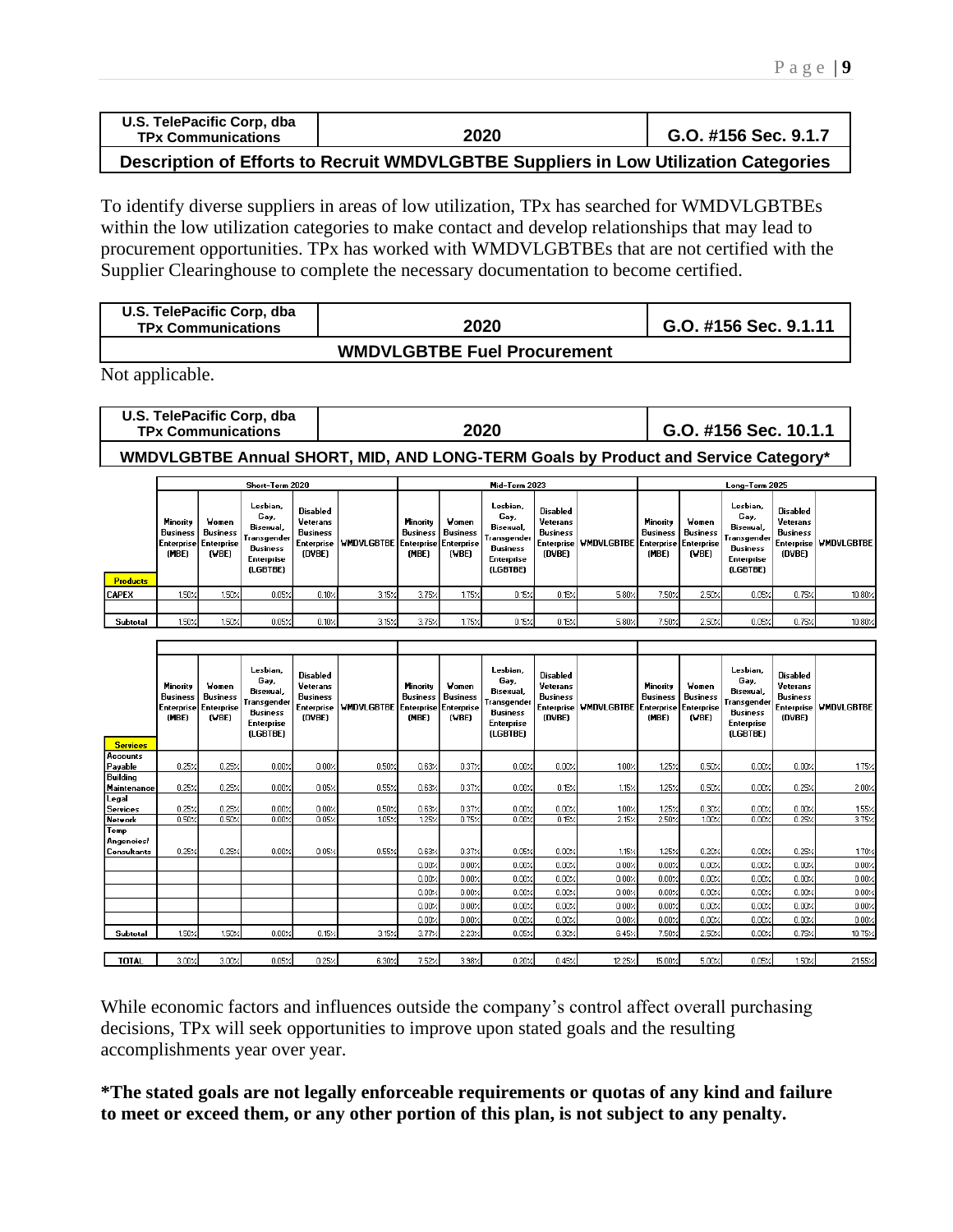| U.S. TelePacific Corp, dba<br><b>TPx Communications</b> | 2020 | G.O. #156 Sec. 10.1.2 |
|---------------------------------------------------------|------|-----------------------|
|                                                         |      |                       |

**Description of WMDVLGBTBE Planned Program Activities for the Next Calendar Year**

TPx continues to ensure employees' awareness of WMDVLGBTBEs opportunities and methods to identify new WMDVLGBTBE suppliers through training and improved resources. TPx is focused on expanding its successes, improving any weaknesses, and making sure that those individuals who are in a position to make purchasing decisions understand and follow through on TPx's commitment to supplier diversity.

TPx continues to establish partnerships with local Small Business Administrations and Ethnic Chambers to identify additional opportunities for expanding its local spending and community participation in local events, as applicable. TPx will participate in small business expos conducted by the CPUC as well as the Annual GO 156 Supplier Diversity En Banc.

TPx's Compliance team will continue to meet with TPx corporate directors and managers with purchasing responsibility to describe the high-level requirements of GO 156 and will engage the team for ideas and recommendations for increasing our supply of diverse vendors.

TPx endeavors to hold meetings with internal organizations responsible for Supplier Diversity and those employees making purchasing decisions. Discussions will include best practices and action plans.

| U.S. TelePacific Corp. dba<br><b>TPx Communications</b>            | 2020 | G.O. #156 Sec. 10.1.3 |  |  |
|--------------------------------------------------------------------|------|-----------------------|--|--|
| Plans for Recruiting WMDVLGBTBE Suppliers in Low Utilization Areas |      |                       |  |  |

TPx continues to encourage potential uncertified WMDVLGBTBEs to apply for and maintain certification with the Clearinghouse by providing a notice regarding WMDVLGBTBE to go out with each Purchase Order. TPx plans to work with other utilities to share ideas on how to identify and lobby new WMDVLGBTBE vendors in low utilization areas.